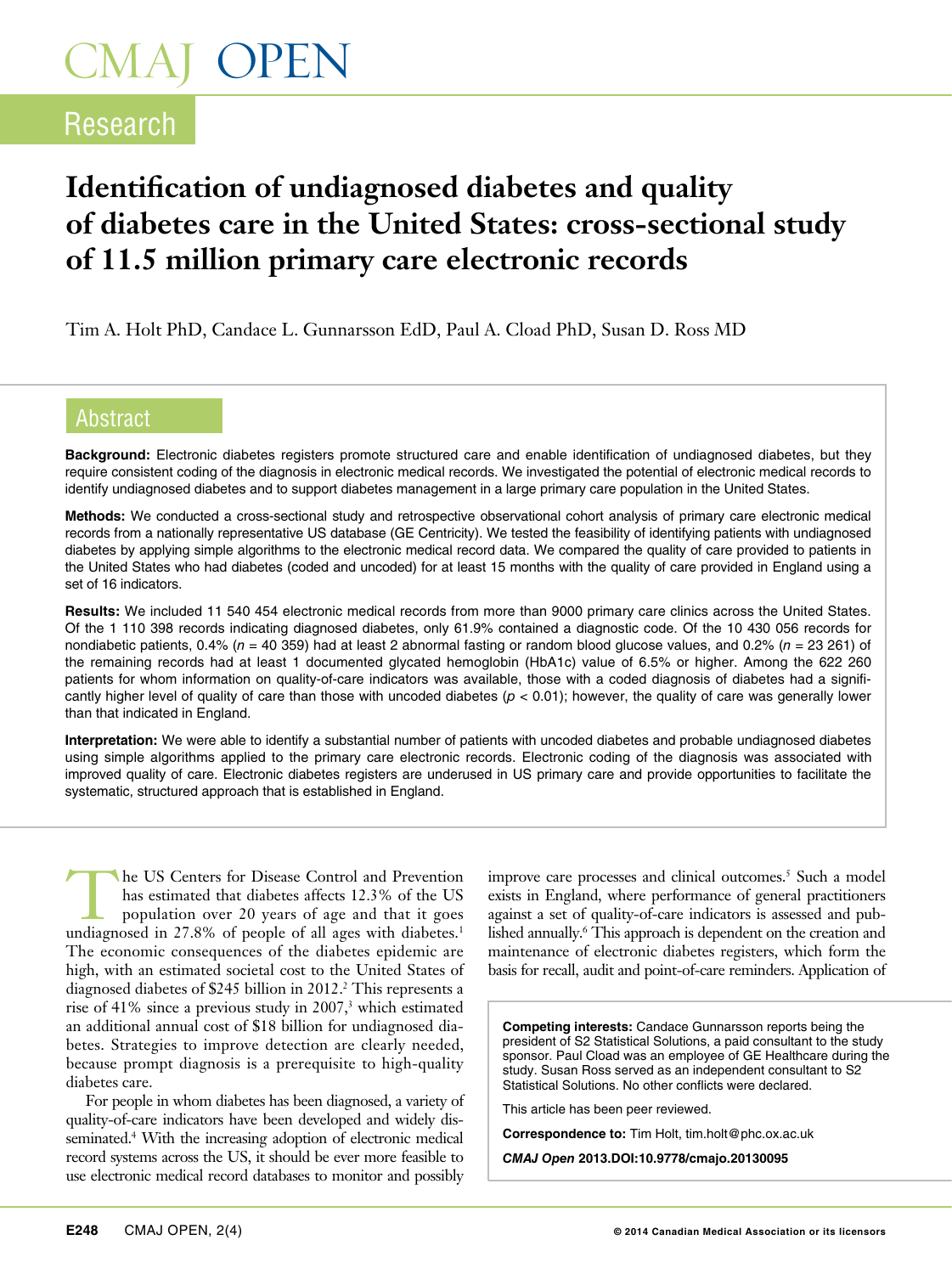an electronic code for diabetes automatically enters a patient into the register and is the most basic requirement for structured, proactive care under this model. Linkage to payments motivates practices in England to use codes consistently, which provides high-quality, population-level data about the quality of care.

Our objectives in this study were threefold. First, we investigated the prevalence of an electronic code for diabetes in records for people with known, diagnosed diabetes identified either by these codes or by use of diabetes-specific medication. Second, we sought to test the feasibility of detecting patients with undiagnosed diabetes by applying various algorithms to electronic medical record data derived from a nationally representative sample of US primary care practices. Finally, we quantifie d the extent to which the care of diabetic patients satisfied a range of quality indicators (both process and intermediate outcome measures) for diabetes care overall, regionally and relative to results in England. We also compared the quality of care provided to patients with and without an electronic code for diabetes in their record.

#### **Methods**

#### **Study design**

The study design was a retrospective observational cohort analysis within a large cross-sectional study.

#### **Sources of data**

The US data were obtained from the GE Centricity electronic medical record database. Centricity is an electronic medical record system and a commercial product of GE Healthcare

**Table 1: Number of visits in the Centricity database (current study) and the National Ambulatory Medical Care Survey (NAMCS) database (taken from Crawford et al.8), by sex and age group**

|               | No. of visits per 100 person-years |                                   |  |  |  |  |
|---------------|------------------------------------|-----------------------------------|--|--|--|--|
| Sex; age, yr  | NAMCS database<br>$n = 963617$     | Centricity database<br>$n = 6202$ |  |  |  |  |
| <b>Female</b> | 376.8                              | 483.3                             |  |  |  |  |
| < 15          | 245.7                              | 380.3                             |  |  |  |  |
| $15 - 24$     | 220.0                              | 392.9                             |  |  |  |  |
| $25 - 44$     | 313.0                              | 401.1                             |  |  |  |  |
| $45 - 64$     | 446.9                              | 426.3                             |  |  |  |  |
| $65 - 74$     | 671.3                              | 519.5                             |  |  |  |  |
| $\geq 75$     | 784.6                              | 569.5                             |  |  |  |  |
| Male          | 283.1                              | 403.1                             |  |  |  |  |
| < 15          | 282.9                              | 386.0                             |  |  |  |  |
| $15 - 24$     | 125.1                              | 279.1                             |  |  |  |  |
| $25 - 44$     | 177.5                              | 343.8                             |  |  |  |  |
| $45 - 64$     | 332.7                              | 396.3                             |  |  |  |  |
| $65 - 74$     | 618.6                              | 481.0                             |  |  |  |  |
| $\geq 75$     | 741.4                              | 543.2                             |  |  |  |  |

that supports the routine care of patients managed in primary care, including those with chronic conditions. It is one of a number of options for office-based practices adopting electronic medical record systems, an increasing tendency during the past decade.7 The Centricity database contains longitudinal patient records from more than 9000 primary care clinics and 11 million patients with private or public insurance coverage. The database tends to include the larger primary care practices in the US and was current to Sept. 1, 2009, at the time of analysis. Although broadly representative of national norms, the database contained a higher proportion of visits by younger patients and by females when compared with National Ambulatory Medical Care Survey (NAMCS) data reported in 2010 (Table 1).8 The Centricity database appeared to be more sensitive at capturing diagnoses, especially diagnoses of chronic diseases, than the NAMCS database.

All available records were included in the cross-sectional study, which examined the prevalence of undiagnosed diabetes. For the observational cohort analysis, which investigated quality of care, we included only electronic records in which the onset of diabetes occurred at least 15 months before the last visit on record.

For the analysis of quality of care in England, we obtained Quality and Outcomes Framework data for the period April 2009 to March 2010 from the UK Health and Social Care Information Centre's Quality Management Analysis System.9 This national system extracts content from medical records from 8293 general practices in England and represents the majority of the English population. We did not include Quality and Outcomes Framework data from other UK countries in this analysis.

#### **Prevalence of uncoded diabetes**

We identified electronic medical records that either had a diagnostic code for diabetes or indicated use of diabetesspecific medications (sulfonylureas, biguanides, thiazolidinediones or insulin). We excluded patients with a diagnosis of polycystic ovary syndrome, because metformin may be prescribed for this condition. We determined the proportion of electronic records that had a diagnostic code, the proportion identified purely on the basis of medication use and the proportion in which both were recorded.

#### **Detection of undiagnosed diabetes**

We tested 3 modifications of an algorithm widely used in the United Kingdom to identify patients with undiagnosed diabetes.<sup>10</sup>

In one modification, all patients were excluded from the dataset if they had a diagnosis of diabetes, prediabetes, impaired glucose tolerance or gestational diabetes (International Classification of Diseases, 9th revision [ICD-9] codes 249.xx, 250.xx, 790.21, 790.22, 790.29 and 648.83) or if their electronic record indicated use of diabetes-specific medication (as defined earlier). Among the remaining patients in the dataset, we examined all recorded glucose levels. We considered a random blood glucose level of 11.1 mmol/L or higher or a fasting blood glucose level of 7.0 mmol/L or higher to be abnormal. Patients with at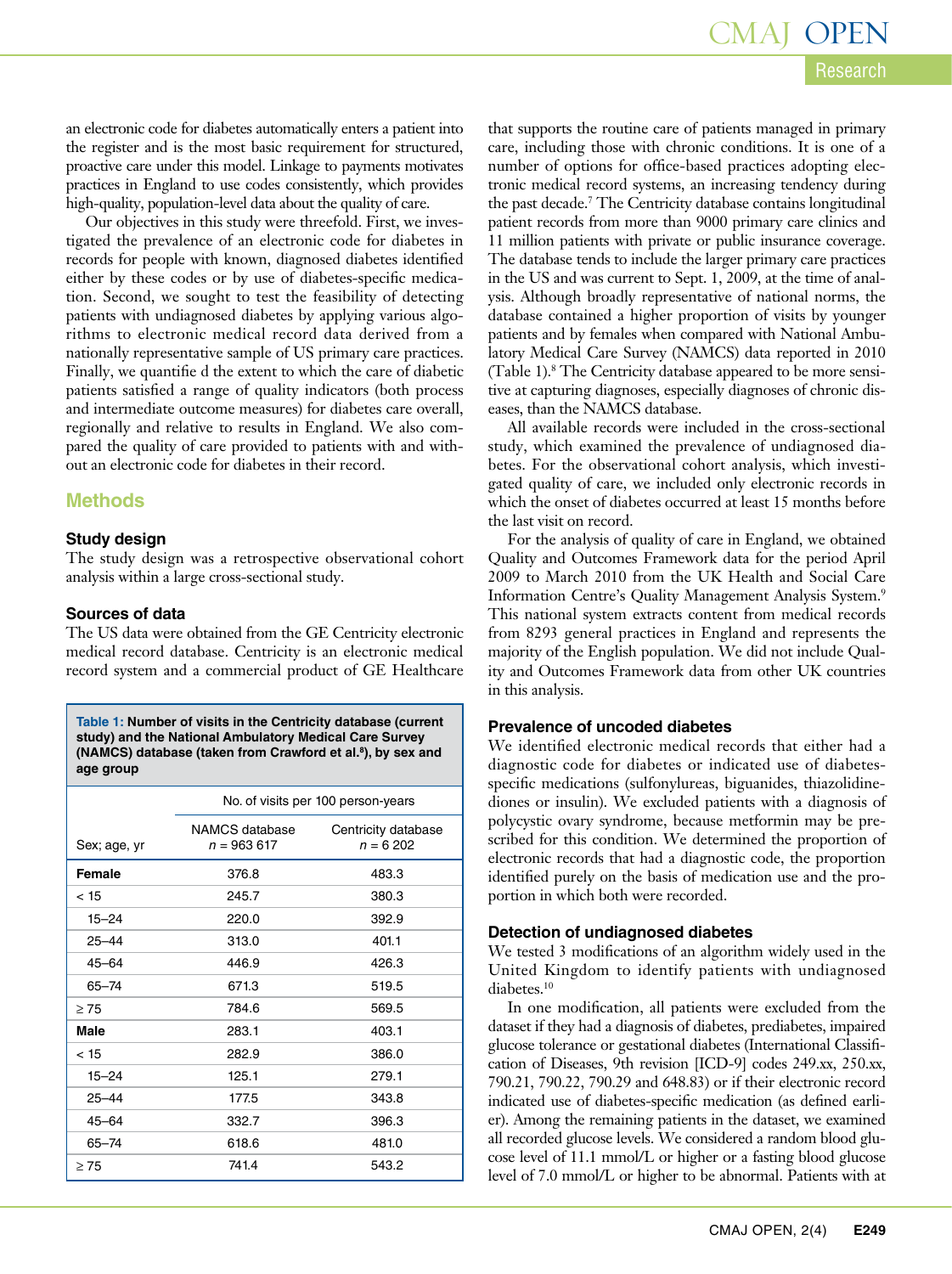#### Research

least 2 abnormal glucose results on record were considered to have potentially undiagnosed diabetes.

In the second modification, we identified patients who had no evidence of diagnosed or undiagnosed diabetes, as defined by the conditions above, but who had a glycated hemoglobin  $(HbA<sub>1c</sub>)$  value of 6.5% or higher on record. These patients were also deemed to have potentially undiagnosed diabetes, based on the American Diabetes Association recommendations regarding diagnosis of diabetes using  $HbA_{1c}$  measurements<sup>11</sup> as well as on findings of a population-based study suggesting that  $HbA_{1c}$  may be a more sensitive signal of undiagnosed diabetes than fasting blood glucose levels.12

In the third modification, the algorithm was set up to find patients whose undiagnosed diabetes was detected by abnormal glucose levels on record as well as those identified only by their  $HbA_{1c}$ . This approach offered the most inclusive means of detecting undiagnosed diabetes.

The geographic distribution of undiagnosed diabetes as a proportion of all people with diabetes (diagnosed and undiagnosed) was computed. We mapped the results using the first 3 digits of the zip codes to group practices into 137 "zip-3" areas, and 4 main geographic regions in the US (northeast, south, midwest and west).

#### **Assessment of quality of care**

To assess the quality of diabetes management, we selected 16 quality-of-care indicators, representing both process and intermediate outcome measures, from the UK's Quality and Outcomes Framework guide for 2009/10.13 These indicators are similar to the diabetes monitoring recommendations of

the American Diabetes Association.<sup>4</sup> We calculated the proportion of all patients with diabetes who satisfied each of the indicators in the 15 months before their last visit on record. Proportions were calculated by US region and were compared with the Quality and Outcomes Framework results for England for the period April 2009 to March 2010. We also examined the achievement of quality-of-care indicators among patients in the US cohort with coded diabetes who were using diabetes medication and compared it with that among patients with uncoded diabetes who were using diabetes medication.

#### **Statistical analysis**

We compared the achievement of quality-of-care indicators in different patient subgroups (including uncoded diabetes, coded diabetes and all diabetes). The  $\chi^2$  test was used to measure differences in proportions and to calculate *p* values for significance. All analyses were performed with SAS Version 9.1 (SAS Institute).

#### **Ethics approval**

Because we used only anonymized patient data, an informed consent exemption was obtained from the New England Institutional Review Board.

#### **Results**

The study sample included a total of 11 540 454 electronic records from more than 9000 primary care practices distributed across the US (Figure 1).



**Figure 1:** Distribution of more than 9000 primary care practices across the United States contributing data from electronic medical records for 11 540 454 patients to the GE Centricity database as of Sept. 1, 2009.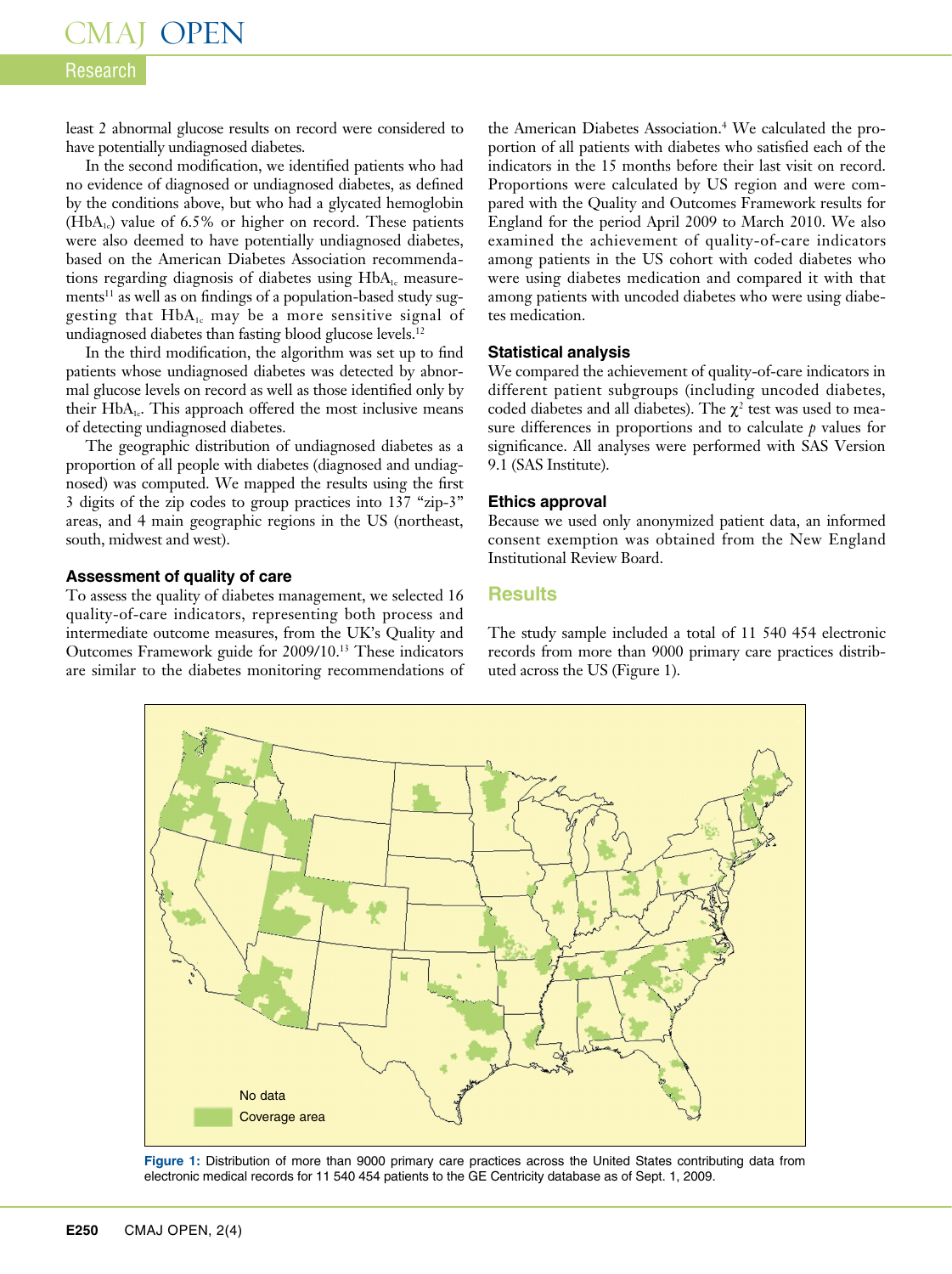### Research CMAJ OPEN

#### **Prevalence of uncoded diabetes**

Of 1 110 398 records indicating diagnosed diabetes, 422 584 (38.1%) were identified on the basis of medication use (i.e., no diabetes code was present) (Figure 2). Only 61.9% of the diabetes population had a coded diagnosis and thus were in an electronic diabetes register in primary care. This approach will have missed patients with uncoded diabetes who were not receiving medication.

#### **Detection of undiagnosed diabetes**

After we removed all patients with a coded diagnosis of diabetes or a prescription for diabetes medications, as well as patients with diagnostic codes for prediabetes, impaired glucose tolerance or gestational diabetes, a total of 10 268 888 patients remained in the database (Figure 2). Of these, 0.4%  $(n = 40 359)$  had at least 2 abnormal glucose levels on record. Of the 10 228 529 remaining patients with 1 or no abnormal levels on record, 0.2% (*n* = 23 261) had at least 1 elevated  $HbA<sub>1c</sub>$  recorded. Thus, up to 0.6% of all nondiabetic patients in the database appeared to have undiagnosed diabetes on the

basis of abnormal blood test results alone (Figure 2). The prevalence of undiagnosed diabetes identifiable in this way increased with age, exceeding 1% among patients 65 years of age or older, and exceeding 2% among those 75 years or older. There did not appear to be any sex-related imbalances in these prevalence estimates (data not shown).

The total number of patients with diabetes, including potentially undiagnosed diabetes, was therefore 1 174 018, of whom 63 620 (5.4%) had undiagnosed diabetes. When we explored the distribution of patients with undiagnosed diabetes by geographic region, several "hot spots" were noted (Figure 3). Among all patients with diabetes (diagnosed and undiagnosed), the proportion with undiagnosed diabetes was higher in certain areas in Arizona, North Dakota, Minnesota, South Carolina and Indiana compared with other locations. We did not perform further explorations of prevalence of undiagnosed diabetes at the individual practice level, because our analysis was not intended to be a performance measurement evaluation. No adjustments were made for possible variations in case-mix across geographic regions.



**Figure 2:** Identification of patients with undiagnosed diabetes based on biochemical data in electronic medical records. \*As of Sept. 1, 2009. †Random blood glucose level ≥ 11.1 mmol/L or fasting blood glucose level ≥ 7.0 mmol/L. ‡Patients with ≥ 2 abnormal glucose levels on record or  $\geq$  1 abnormal glycated hemoglobin (HbA<sub>1c</sub>) value on record.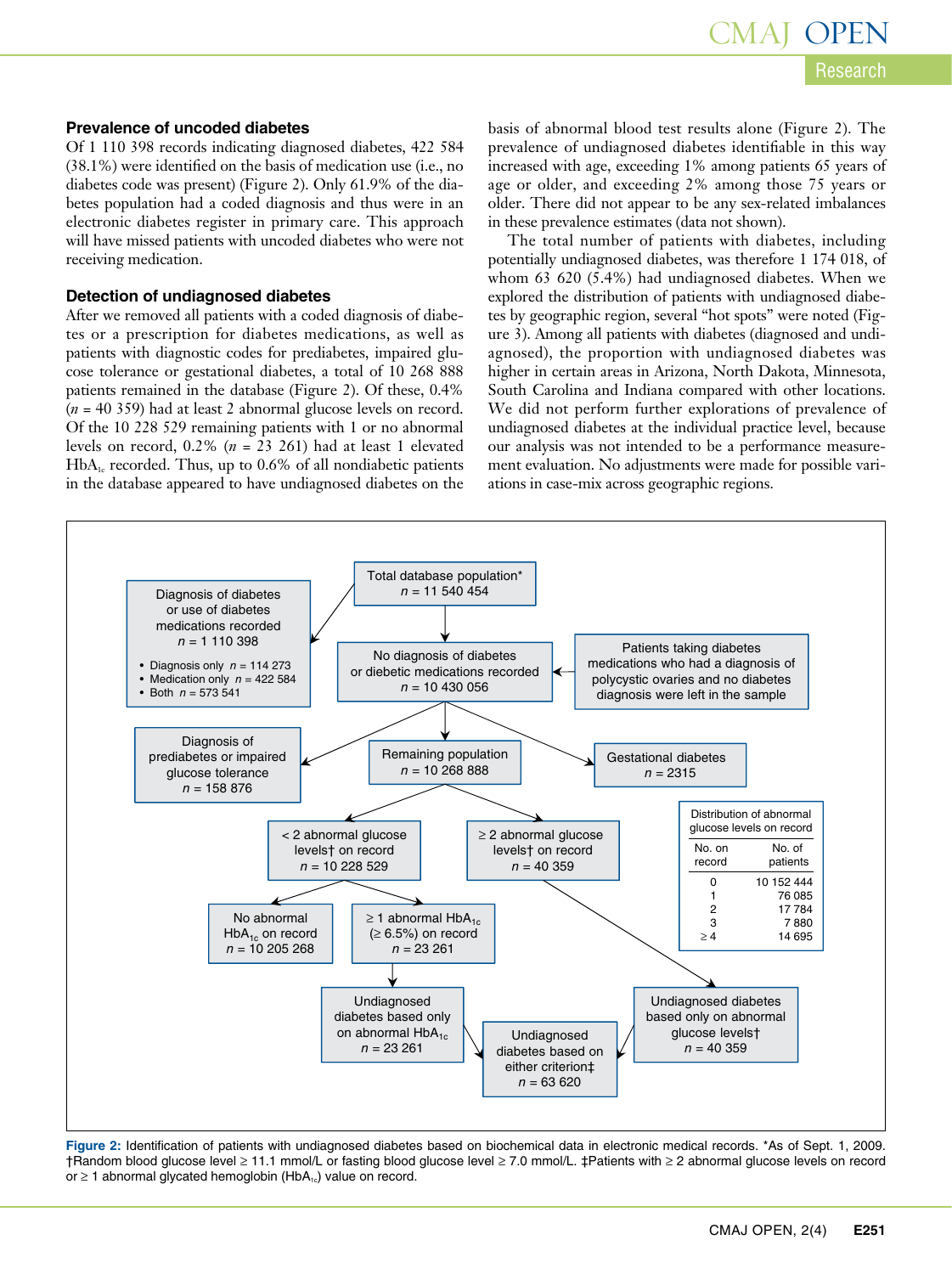#### Research

#### **Quality of diabetes management**

Of all patients in the database, 1 110 398 (9.6%) had diabetes as defined by a diagnostic code or medication use. Of these, 622 260 had known diabetes for at least 15 months before the last visit on record. Within this patient subgroup, we calculated the proportion who satisfied various clinical indicators of quality of care. In Table 2, the proportions are shown for all patients with diabetes and for those identified by diagnostic code or by medication use. Comparable results for all patients with diabetes in general practices in England are also shown. All of the between-column comparisons were significant  $(p < 0.01)$ .

Of the 622 260 records included in this analysis, only 59.2% showed  $HbA_{1c}$  testing at any time in the 15 months before the last visit. A documented  $HbA_{1c}$  value at goal  $( \leq 7.0\%)$  was documented in only 33.8% of the records, which suggests either suboptimal control or no monitoring in the interval of interest. In some cases, a less stringent, individualized target may have been set. Body mass index was recorded in only 57.3% of the records in the interval studied. With regard to blood pressure, 88.0% of the patients had a measurement on record in the last 15 months, but only 67.6% of patients had a blood pressure of 145/85 mm Hg or lower. The level of achievement of these quality-of-care indicators was in all but one case significantly lower in the subgroup whose diabetes was identified by medication use only.

The proportions of patients in England for whom these care indicators were achieved are shown in Table 2. For all of the indicators except one (use of angiotensin-convertingenzyme inhibitors or angiotensin-receptor blockers), practitioners in England appeared to be performing better than their US counterparts in any region, by wide margins in many instances.

Figure 4 displays performance in the US by major region. Data were unavailable for 4 of the indicators (record of presence or absence of peripheral pulses, neuropathy testing, retinal screening and immunization vaccination). The northeast region had the highest levels of achievement for most of the indicators, although the observed differences were relatively small, except for treatment with angiotensin-convertingenzyme inhibitors or angiotensin-receptor blockers. The midwest region, on the other hand, had the poorest performance, with the lowest levels of achievement in 10 of the 12 indicators studied.

#### **Interpretation**

We were able to identify a substantial number of people with probable undiagnosed diabetes in the US based on existing biochemical evidence in their electronic medical records. In some areas of the country, this amounted to 12.0%–15.9% of the overall diabetes population. Although this is less than the 27.8% believed to have undiagnosed diabetes,<sup>1</sup> these people were immediately identifiable through simple searches of electronic medical records from primary care practices.

Whether fasting blood glucose, random blood glucose or  $HbA<sub>1c</sub>$  values are used, the detection of diabetes is a prerequisite to high-quality care. Our results suggest a need for



**Figure 3:** Distribution of patients with undiagnosed diabetes in the total diabetes population (diagnosed and undiagnosed, *n* = 1 174 018) in "zip-3" areas (areas defined by the first 3 digits of the zip codes for group practices).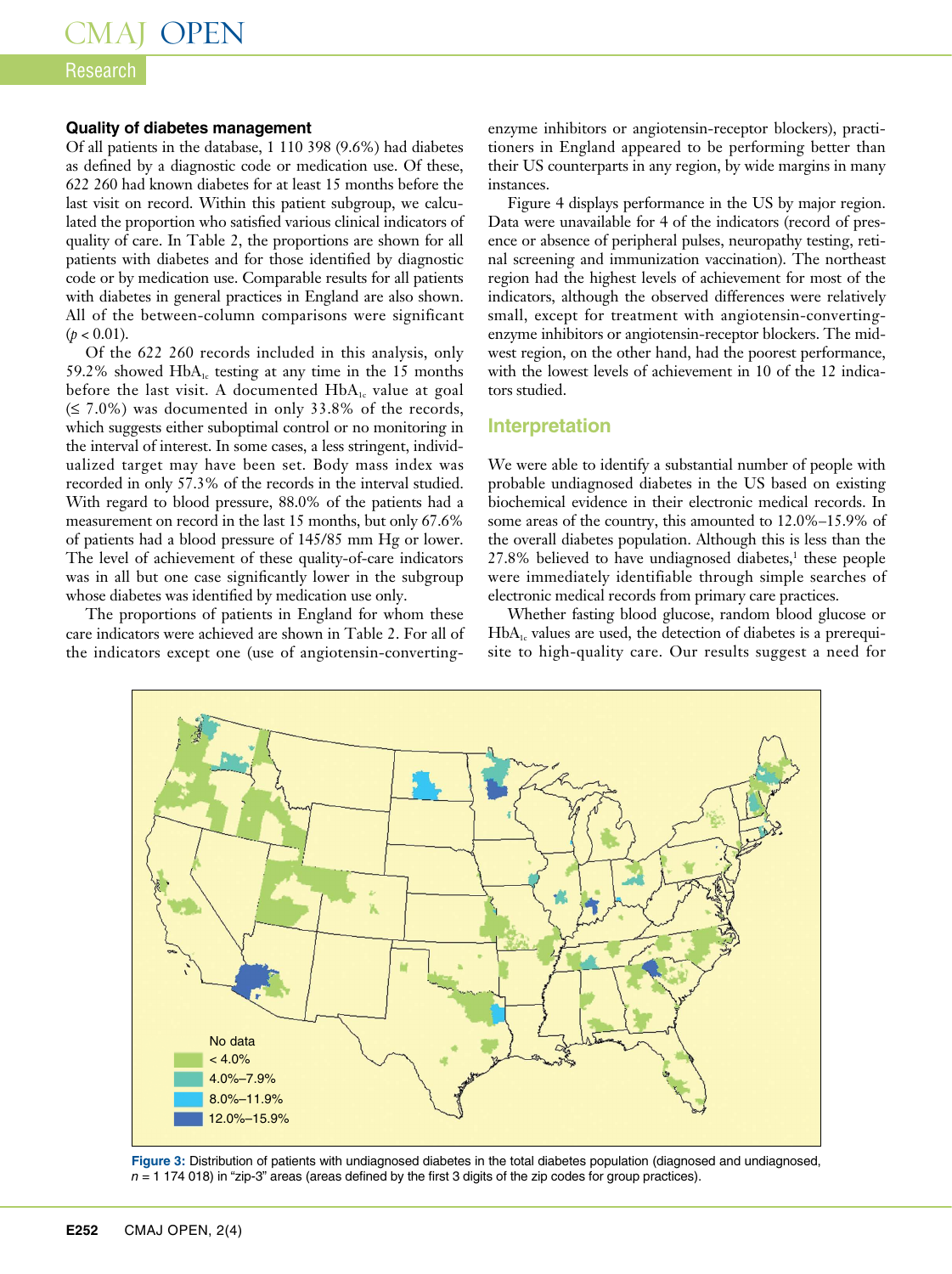heightened recognition and follow-up of these signals in patients not known to have diabetes. Measurement of  $HbA_{1c}$ offers an immediately actionable way to improve detection of this condition. Elevated  $HbA_{1c}$  values have been independently associated with increased cardiovascular risk among people without diabetes,<sup>14</sup> as well as with reduced survival among those with diabetes.<sup>15</sup>

Our findings suggest that little changed in the quality of diabetes care in the 7 years following the National Health and Nutrition Examination Survey III analysis reported in 2002,16 despite rapidly improving information technology to support chronic disease management. However, it is impossible to draw firm conclusions about the apparent gap between recommended and actual practice, because a proportion of patients in our study would have received at least some of their diabetes care from specialists outside the electronic medical record system. Nevertheless, it should be noted that others have reported similar gaps.17 Despite the finding in a previous report that the Centricity database was sensitive to the capture of chronic disease diagnoses,<sup>8</sup> there still appears to be substantial scope for improving the quality of diabetes coding.

UK general practitioners have the responsibility for providing comprehensive care and for assuring a minimum standard of quality achievement (evidenced by the data captured in the UK electronic medical records), regardless of whether the patient is also receiving diabetes care from a specialist. This resonates with the North American concept of the "medical home," an approach that promotes team-based responsibility for continuous, coordinated care led by a personal physician, whether a generalist or a specialist. Interestingly, from an early stage, the importance of using health records is identified as a key organizational principle of this concept.<sup>18</sup>

#### **Limitations**

We compared the US results with those derived from primary care practices in England, but the context-dependency

**Table 2: Proportion of patients with diabetes in the United States and England whose electronic medical records indicated achievement of selected quality-of-care indicators within the 15 months before the last visit on record**

|                                                                                                                                     | % of patients*        |                                         |                                        |                                                       |                      |
|-------------------------------------------------------------------------------------------------------------------------------------|-----------------------|-----------------------------------------|----------------------------------------|-------------------------------------------------------|----------------------|
|                                                                                                                                     | <b>United States</b>  |                                         |                                        |                                                       |                      |
| Quality-of-care indicator                                                                                                           | Total<br>$n = 622260$ | Coded<br>diagnosis only<br>$n = 56,492$ | Medication use<br>only<br>$n = 228926$ | Coded diagnosis and<br>medication use<br>$n = 336842$ | England†<br>$n = NA$ |
| Record of BMI                                                                                                                       | 57.3                  | 54.2                                    | 49.2                                   | 63.4                                                  | 94.7                 |
| Record of HbA <sub>1c</sub>                                                                                                         | 59.2                  | 49.8                                    | 40.4                                   | 73.5                                                  | 97.2                 |
| Last $HbA_{1c} \leq 7\%$                                                                                                            | 33.8                  | 45.9                                    | 23.8                                   | 38.6                                                  | 53.8                 |
| Last $HbA_{1c} \leq 8\%$                                                                                                            | 46.4                  | 48.8                                    | 32.4                                   | 55.5                                                  | 77.4                 |
| Last $HbA_{1c} \leq 9\%$                                                                                                            | 52.3                  | 49.3                                    | 36.1                                   | 63.7                                                  | 88.0                 |
| Record of the presence or absence of<br>peripheral pulses                                                                           | <b>NR</b>             | <b>NR</b>                               | <b>NR</b>                              | <b>NR</b>                                             | 91.1                 |
| Record of neuropathy testing                                                                                                        | <b>NR</b>             | <b>NR</b>                               | <b>NR</b>                              | <b>NR</b>                                             | 90.8                 |
| Record of retinal screening                                                                                                         | <b>NR</b>             | <b>NR</b>                               | <b>NR</b>                              | <b>NR</b>                                             | 90.9                 |
| Record of blood pressure                                                                                                            | 88.0                  | 86.7                                    | 81.5                                   | 92.7                                                  | 98.3                 |
| Last blood pressure $\leq$ 145/85 mm Hg                                                                                             | 67.6                  | 66.9                                    | 62.1                                   | 71.4                                                  | 80.6                 |
| Record of microalbuminuria testing (among<br>patients without proteinuria)                                                          | 33.4                  | 24.5                                    | 21.4                                   | 43.0                                                  | 88.5                 |
| Record of treatment with ACE inhibitor or<br>angiotensin-receptor blocker (among patients<br>with proteinuria‡ or microalbuminuria) | 85.7                  | 57.1                                    | 95.0                                   | 85.8                                                  | 80.0                 |
| Record of estimated glomerular filtration rate<br>or serum creatinine testing                                                       | 69.3                  | 70.0                                    | 54.1                                   | 79.6                                                  | 97.0                 |
| Record of total cholesterol                                                                                                         | 59.7                  | 61.5                                    | 43.5                                   | 70.4                                                  | 96.0                 |
| Last total cholesterol level $\leq$ 5 mmol/L                                                                                        | 44.6                  | 41.6                                    | 33.0                                   | 53.0                                                  | 83.0                 |
| Influenza vaccination in the preceding period<br>Sept. 1 to Mar. 31                                                                 | <b>NR</b>             | <b>NR</b>                               | <b>NR</b>                              | <b>NR</b>                                             | 90.4                 |

Note: ACE = angiotensin-converting enzyme, BMI = body mass index, HbA<sub>1c</sub> = glycated hemoglobin, NA = not available, NR = not recorded.

\*Between-column comparisons are all significant at *p* < 0.01.

†All patients with diagnostic code for diabetes.

‡Proteinuria defined as albumin (or protein) > 150 mg in a 24-hour collection or > 20 mg/dL protein or > 23 mg albumin in a urine sample.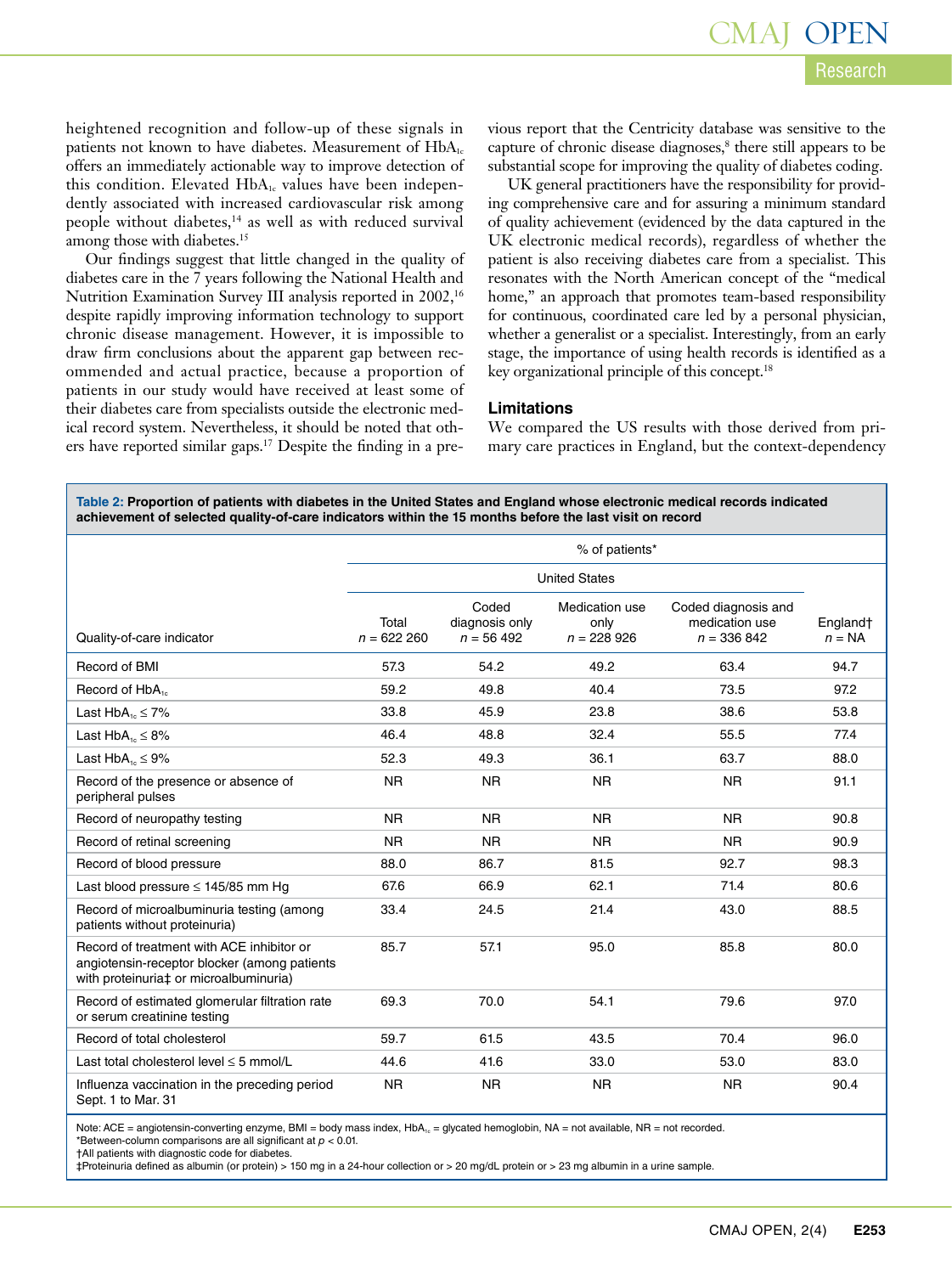#### **Research**

of these data make cross-national comparisons difficult. Specifically, there are important differences in the way the data were collected. In England, exceptions are allowed for inclusion of patient data. The median rate of exception reporting varied from 1.1% to 13.5% depending on the diabetes indicator, with a median overall rate of 4.7% during the study period.13 With the US data, we could not analyze frequencies of clinical examinations of foot pulses, retinopathy or peripheral neuropathy screening, because such data are not routinely recorded in the Centricity electronic medical

record system; instead, they are entered as free-form text fields in the medical record. It was also not possible to ascertain accurately the extent of vaccinations received by patients, since they have many options for receiving vaccinations outside of their primary care practitioner's office setting.

General practitioners in England are using electronic medical record systems that support systematic, automated recall and audit as well as point-of-care screen reminders. These capabilities of electronic medical records have not yet been



**Figure 4:** Proportion of patients with diabetes whose electronic medical record indicated achievement of clinical quality-of-care indicators, by US region. \*Among patients without proteinuria. †Among patients with proteinuria or microalbuminuria (proteinuria defined as albumin [or protein] > 150 mg in a 24-hour collection or > 20 mg/dL protein or > 23 mg albumin in a urine sample). ACE = angiotensin-converting enzyme, BMI = body mass index,  $HbA_{1c}$  = glycated hemoglobin